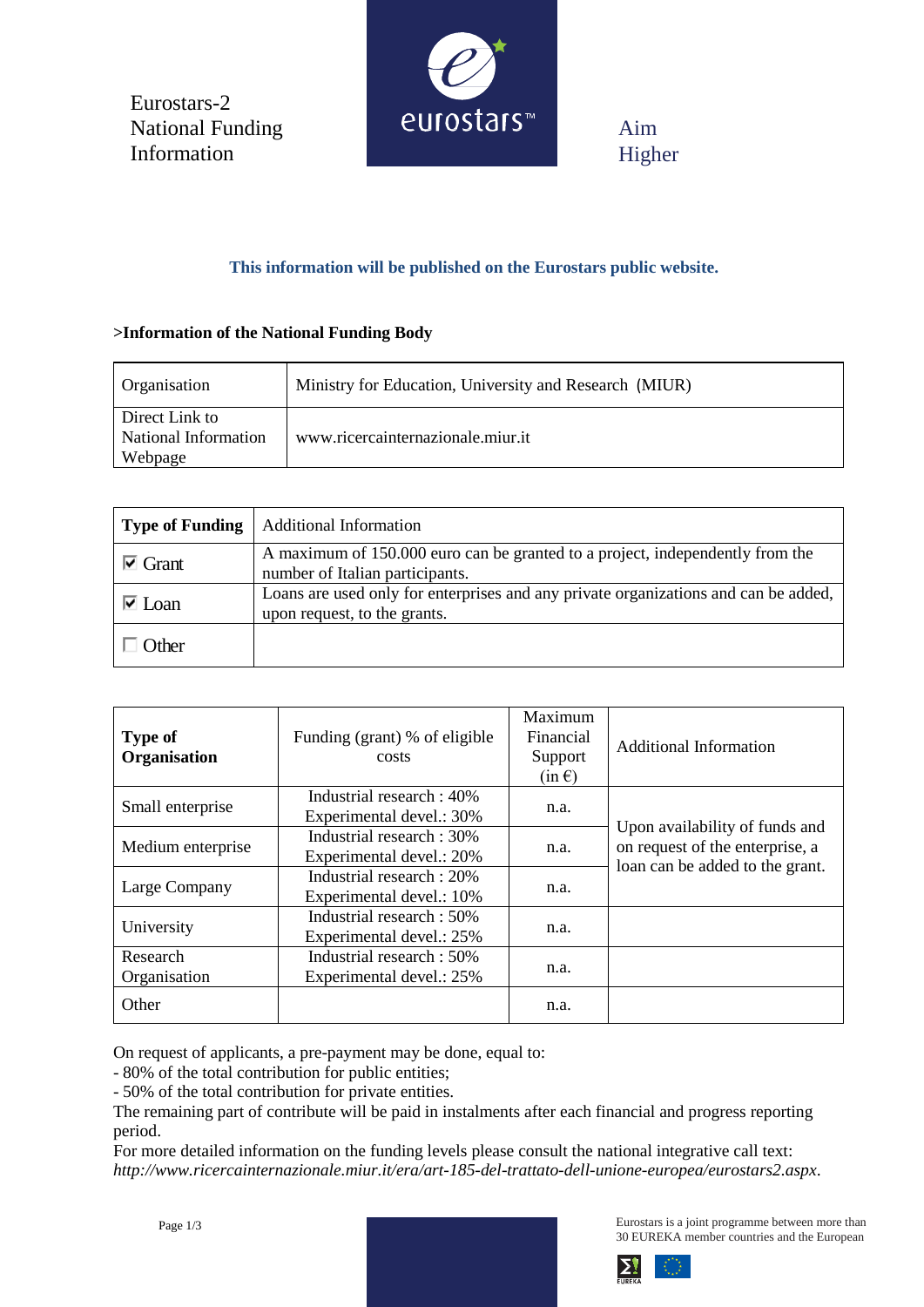Eurostars-2 National Funding Information



Aim Higher

## **National Registration Procedures (including average time to contract):**

All Italian participants must submit to MIUR a set of additional documents (see below) needed to check their eligibility and to accelerate the final funding decision and the grant agreement signature.

## **> Please specify in the box:**

- any documentation required at national level.
- the concrete financial information that is requested to perform the financial viability assessment (ex. type and number of documents, short explanation if necessary).
- any other relevant information you may want to highlight.

The Italian participants must sent to MIUR, via certified e-mail by the same Eurostars cut-off date, the documents listed in the national website.

**Please take into account that the submission of these document to MIUR in accordance to the national procedures is mandatorily! In case they are not submitted properly or they are not submitted at all, the applicant will be considered ineligible.**

#### **1) Eligible participants:**

Are eligible for funding all legal entities listed in art. 60 of the Decree-Law n. 83/2012 providing that they have stable organization in Italy, i.e.:

- Enterprises and private research bodies (which meets the requirements of research organization under EU Reg. no. 651/2014 of the Commission - June 17, 2014)
- Universities, public research institutions, research organizations (public and private) in accordance with Reg. EU n. 651/2014 of the Commission - June 17, 2014).

The Italian part of the project consortium must include at least an Italian SME. The research activities performed by the Italian SME(s) must be predominant, in terms of cost, with respect to the activities of all other Italian participants.

#### **2) Legal/administrative/financial conditions:**

The participant must not be defaulting with regard to other funding received by the Ministry. The participant must not have requested/got any other funding for the same project. The participant must respect the *Decreto Legislativo n. 159 del 9/09/2011 e successive modifiche e integrazioni.*

## **3) Conditions on exploitation/impact**

Companies must have the financial means to execute the project and a potential to use the results.

#### **4) Financial conditions**

For any private entity, the following financial criteria, calculated using the data reported in the last approved balance sheet, must be fulfilled

 $CN > (CP - 1)/2$ Where:

Eurostars is a joint programme between more than 30 EUREKA member countries and the European